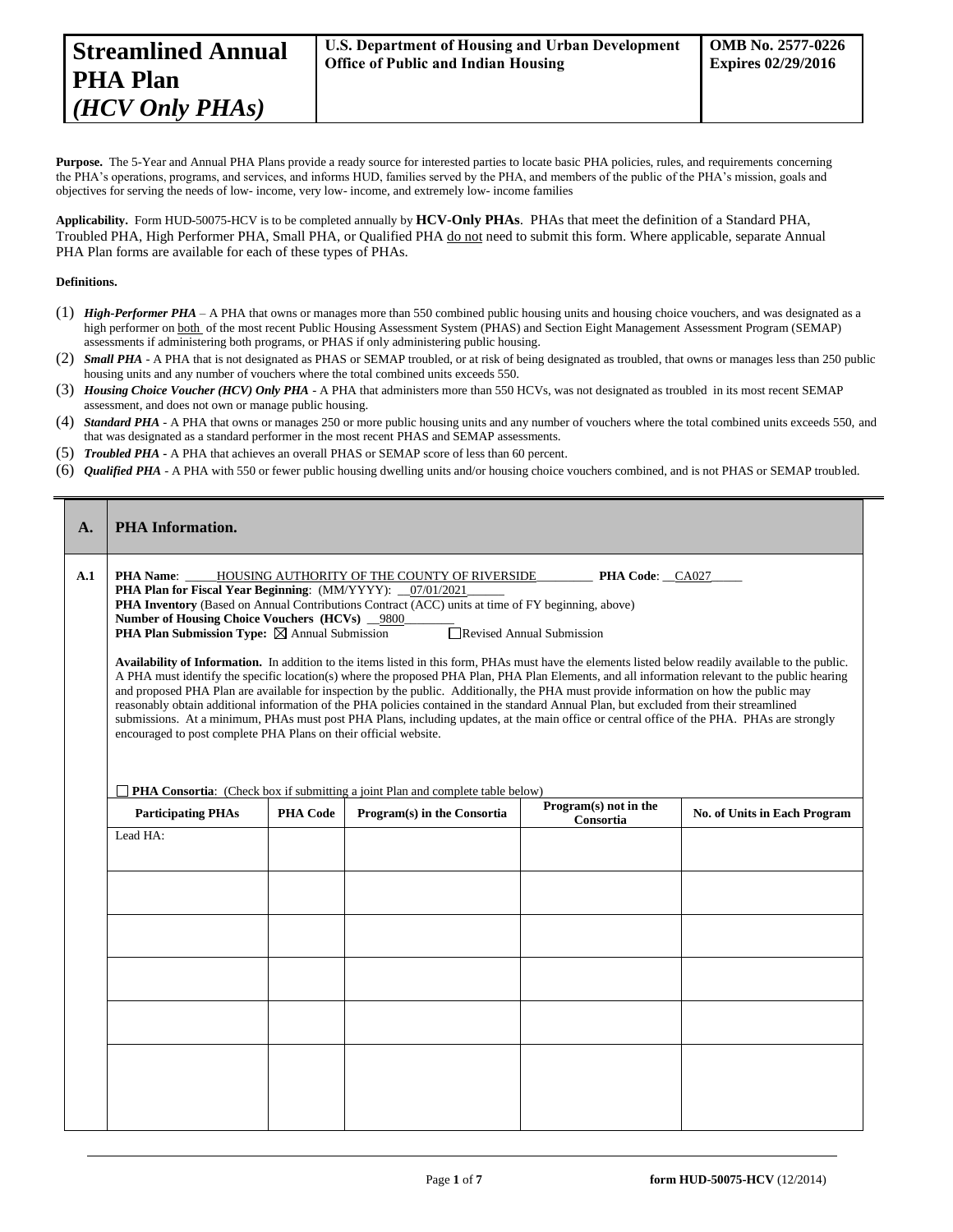| <b>B.</b> | <b>Annual Plan.</b>                                                                                                                                                                                                                                                                                                                                                                                                                                                                                                                                                                                                                                                                                                                                                                                                                                                                                                                                                                                                                                                                     |
|-----------|-----------------------------------------------------------------------------------------------------------------------------------------------------------------------------------------------------------------------------------------------------------------------------------------------------------------------------------------------------------------------------------------------------------------------------------------------------------------------------------------------------------------------------------------------------------------------------------------------------------------------------------------------------------------------------------------------------------------------------------------------------------------------------------------------------------------------------------------------------------------------------------------------------------------------------------------------------------------------------------------------------------------------------------------------------------------------------------------|
| B.1       | <b>Revision of PHA Plan Elements.</b>                                                                                                                                                                                                                                                                                                                                                                                                                                                                                                                                                                                                                                                                                                                                                                                                                                                                                                                                                                                                                                                   |
|           | (a) Have the following PHA Plan elements been revised by the PHA since its last Annual Plan submission?                                                                                                                                                                                                                                                                                                                                                                                                                                                                                                                                                                                                                                                                                                                                                                                                                                                                                                                                                                                 |
|           | Y<br>N<br>⊠<br>Housing Needs and Strategy for Addressing Housing Needs.<br>$\boxtimes$ Deconcentration and Other Policies that Govern Eligibility, Selection, and Admissions.<br>$\boxtimes$ Financial Resources.<br>$\boxtimes$ Rent Determination.<br>$\boxtimes$ Operation and Management.<br>$\boxtimes$ Informal Review and Hearing Procedures.<br>$\Box$<br>$\boxtimes$ Homeownership Programs.<br>$\Box$<br>⊠ Self Sufficiency Programs and Treatment of Income Changes Resulting from Welfare Program Requirements.<br>$\boxtimes$ Substantial Deviation.<br>$\boxtimes$ Significant Amendment/Modification.<br>(b) If the PHA answered yes for any element, describe the revisions for each element(s):                                                                                                                                                                                                                                                                                                                                                                        |
| B.2       | <b>New Activities</b>                                                                                                                                                                                                                                                                                                                                                                                                                                                                                                                                                                                                                                                                                                                                                                                                                                                                                                                                                                                                                                                                   |
|           | (a) Does the PHA intend to undertake any new activities related to the following in the PHA's current Fiscal Year?                                                                                                                                                                                                                                                                                                                                                                                                                                                                                                                                                                                                                                                                                                                                                                                                                                                                                                                                                                      |
|           | Y<br>N<br>Project Based Vouchers.<br>⊠                                                                                                                                                                                                                                                                                                                                                                                                                                                                                                                                                                                                                                                                                                                                                                                                                                                                                                                                                                                                                                                  |
|           | (b) If this activity is planned for the current Fiscal Year, describe the activities. Provide the projected number of project-based units and general<br>locations, and describe how project-basing would be consistent with the PHA Plan.                                                                                                                                                                                                                                                                                                                                                                                                                                                                                                                                                                                                                                                                                                                                                                                                                                              |
|           | The Agency currently has 857 project-based vouchers at thirty-two developments; 10 units in Blythe, 126 units in Cathedral City, 87 units in<br>Riverside, 50 units in Jurupa Valley, 65 units in Moreno Valley, 75 units on March Air Base, 108 units in Perris, 44 units in Lake Elsinore, 14 units<br>in San Jacinto, 14 units in Banning, 33 units in Beaumont, 39 units in Mecca, 53 units in Thermal, 41 units in Desert Hot Springs, 20 units in Indio,<br>15 units in Temecula, 22 units in Hemet, and 41 in Ripley. The agency proposes to expand the use of project based vouchers for FY 2021-22 to<br>further facilitate the development of affordable housing within Riverside County by developing Housing Authority or Successor Agency (HASA)<br>owned properties, those that exclusively assist veterans or farmworker families or development projects to support applications for state and federal<br>funding opportunities. To support this expansion, the maximum allotment allowed under regulations (20% of the agency's budget authority) will be<br>reserved. |
| B.3       | <b>Most Recent Fiscal Year Audit.</b>                                                                                                                                                                                                                                                                                                                                                                                                                                                                                                                                                                                                                                                                                                                                                                                                                                                                                                                                                                                                                                                   |
|           | (a) Were there any findings in the most recent FY Audit?                                                                                                                                                                                                                                                                                                                                                                                                                                                                                                                                                                                                                                                                                                                                                                                                                                                                                                                                                                                                                                |
|           | Y N N/A<br>□⊠□                                                                                                                                                                                                                                                                                                                                                                                                                                                                                                                                                                                                                                                                                                                                                                                                                                                                                                                                                                                                                                                                          |
|           | (b) If yes, please describe:                                                                                                                                                                                                                                                                                                                                                                                                                                                                                                                                                                                                                                                                                                                                                                                                                                                                                                                                                                                                                                                            |
| B.4       | <b>Civil Rights Certification</b>                                                                                                                                                                                                                                                                                                                                                                                                                                                                                                                                                                                                                                                                                                                                                                                                                                                                                                                                                                                                                                                       |
|           | Form HUD-50077, PHA Certifications of Compliance with the PHA Plans and Related Regulations, must be submitted by the PHA as an electronic<br>attachment to the PHA Plan.                                                                                                                                                                                                                                                                                                                                                                                                                                                                                                                                                                                                                                                                                                                                                                                                                                                                                                               |
| B.5       | <b>Certification by State or Local Officials.</b>                                                                                                                                                                                                                                                                                                                                                                                                                                                                                                                                                                                                                                                                                                                                                                                                                                                                                                                                                                                                                                       |
|           | Form HUD 50077-SL, Certification by State or Local Officials of PHA Plans Consistency with the Consolidated Plan, must be submitted by the<br>PHA as an electronic attachment to the PHA Plan.                                                                                                                                                                                                                                                                                                                                                                                                                                                                                                                                                                                                                                                                                                                                                                                                                                                                                          |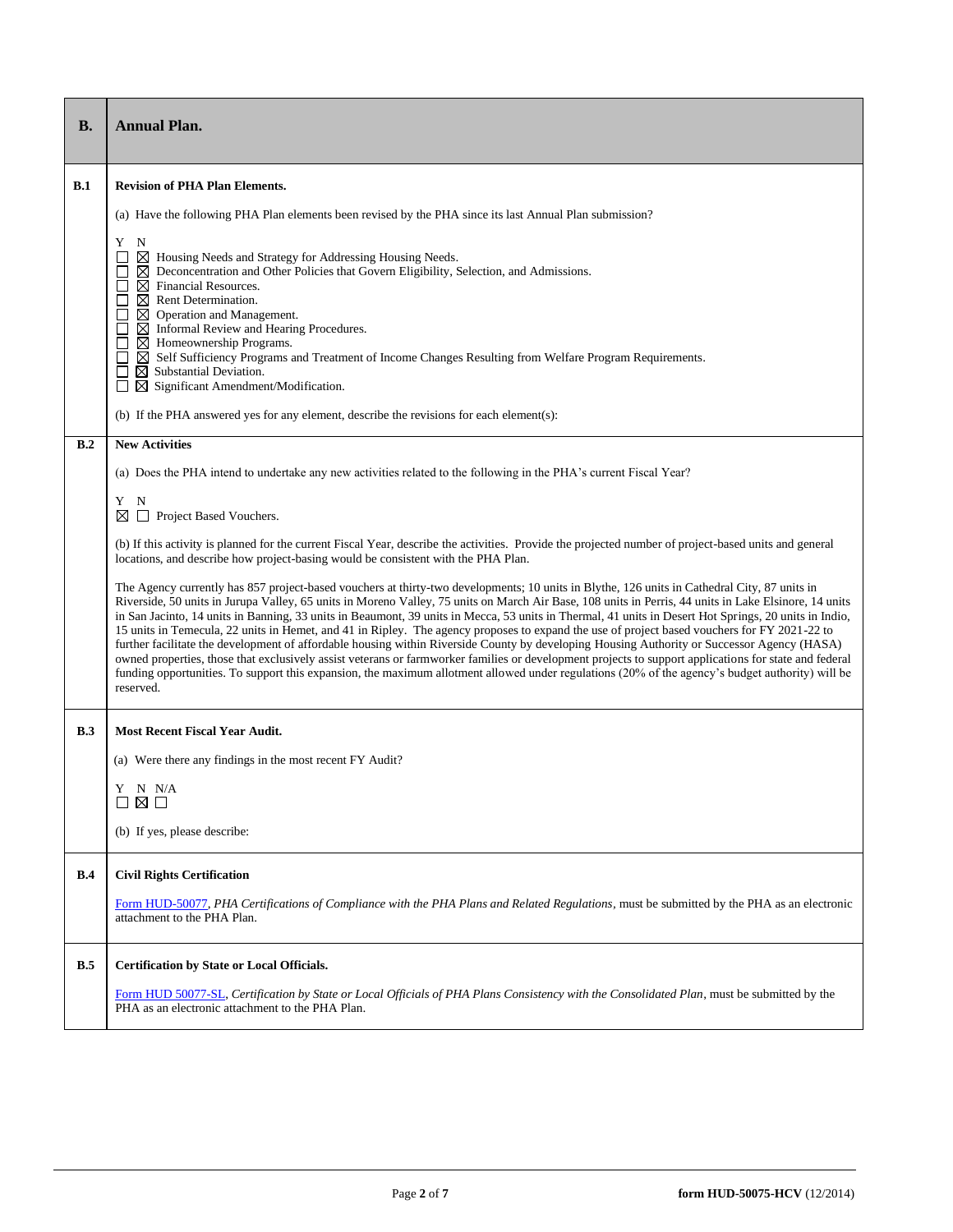| <b>B.6</b> | Progress Report.                                                                                                                                                                                                                                                                                                                                                                                                                                                 |  |  |  |
|------------|------------------------------------------------------------------------------------------------------------------------------------------------------------------------------------------------------------------------------------------------------------------------------------------------------------------------------------------------------------------------------------------------------------------------------------------------------------------|--|--|--|
|            | PHA Goal: Expand the supply of assisted housing.<br>Objective: Increase housing choices for families and individuals.                                                                                                                                                                                                                                                                                                                                            |  |  |  |
| ⋗          | Apply for additional vouchers                                                                                                                                                                                                                                                                                                                                                                                                                                    |  |  |  |
|            | The Agency applied for and received an additional 124 Mainstream 811 vouchers. This brings our total Mainstream<br>vouchers to 241.                                                                                                                                                                                                                                                                                                                              |  |  |  |
|            | The Agency applied for 41 VASH Vouchers and are awaiting notice on whether our application request was funded or not.<br>$\bullet$                                                                                                                                                                                                                                                                                                                               |  |  |  |
| ➤          | Leverage private or other public funds<br>The Agency leveraged HOME, NSP HASA, and NPLH funding to expand affordable housing opportunities via project-based<br>vouchers at 13 new developments throughout Riverside County. Multi-family properties are in varying stages of<br>development at the following locations:                                                                                                                                         |  |  |  |
|            | St. Michaels in Riverside (24 PBV at a 50 unit development)<br>1.<br>2.<br>Oasis Senior Villas in Riverside (46 PBV at a 95 unit development)<br>3.<br>Monarch Apts. In Palm Springs (15 PBV at a 60 unit development)                                                                                                                                                                                                                                           |  |  |  |
|            | 4.<br>The Aspire in Riverside (32 PBV at a 33 unit development)<br>5.<br>Estrada in Riverside (16 PBV at a 65 unit development)                                                                                                                                                                                                                                                                                                                                  |  |  |  |
|            | 6.<br>Veterans Village of Cathedral City (53 PBV in a 60 unit development)<br>7.<br>Vista La Sierra in Riverside (39 PBV in a 80 unit development)                                                                                                                                                                                                                                                                                                               |  |  |  |
|            | 8.<br>Rancho Family Housing in Temecula (25 PBV in a 55 unit development)<br>9.<br>Visa Sunrise II in Palm Springs (29 PBV in a 61 unit development)                                                                                                                                                                                                                                                                                                             |  |  |  |
|            | Sunrise at Bogart in Riverside (11 PBV in a 23 unit development)<br>10.<br>11. Tres Lagos in Wildomar (43 PBV in a 89 unit development)                                                                                                                                                                                                                                                                                                                          |  |  |  |
|            | 12. Palm Canyon in Palm Springs (25 PBV in a 71 unit development)<br>Allegheny in Beaumont (47 PBV in a 48 unit development)<br>13.                                                                                                                                                                                                                                                                                                                              |  |  |  |
| ⋗          | Acquire, construct, or rehabilitate housing units and developments to expand affordable housing opportunities and promote<br>homeownership for low-income households                                                                                                                                                                                                                                                                                             |  |  |  |
|            | PHA Goal: Improve the quality of assisted housing.                                                                                                                                                                                                                                                                                                                                                                                                               |  |  |  |
| ⋗          | Objective: Maintain safe, decent, sanitary units and improve quality of life for residents living in assisted housing.<br>Obtain and maintain High Performer status for HCV voucher management (SEMAP Score)                                                                                                                                                                                                                                                     |  |  |  |
|            | As a result of the COVID-19 Pandemic, HUD issued a waiver that stipulated that the SEMAP Score issued for FY 18/19 will<br>$\bullet$<br>be "rolled over" to the FY 19/20. In FY 18/19, the Agency received the High Performer designation for the 17 <sup>th</sup> consecutive<br>year. With the COVID Waiver, the Agency is awaiting the official notification from the HUD LA office that the Agency is<br>one again a designated High Performer for FY 19/20. |  |  |  |
| ➤          | Provide excellent customer service<br>The Agency received a 99.5% favorable customer service rating via completed customer service surveys<br>$\bullet$                                                                                                                                                                                                                                                                                                          |  |  |  |
| ⋗          | Annually inspect units to meet Housing Quality Standards with the option to bi-annually inspect units that regularly pass inspection.<br>The Agency annually inspects units to ensure they meet Housing Quality Standards. Due to the COVID-19 Pandemic, the<br>Agency stopped conducting annual inspections in March 2020 to prevent the spread of COVID-19 and will conduct bi-annual<br>inspections once it is safe to do so.                                 |  |  |  |
| ⋗          | Allocate project-based vouchers for qualified housing projects<br>See the above PHA Goal to Expand the Supply of Existing Housing.                                                                                                                                                                                                                                                                                                                               |  |  |  |
|            | PHA Goal: Increase assisted housing choices.                                                                                                                                                                                                                                                                                                                                                                                                                     |  |  |  |
| ⋗          | Objective: Encourage resident choice in rental selection<br>Conduct outreach efforts to potential landlords                                                                                                                                                                                                                                                                                                                                                      |  |  |  |
|            | Quarterly landlord workshops are conducted and advertised on the agency's official website.<br>Rental units are listed using GoSection8.com and both landlords and tenants utilize this complementary resource<br>$\bullet$                                                                                                                                                                                                                                      |  |  |  |
| ➤          | Provide replacement vouchers<br>The Agency actively selects families from the HCV waiting list to fill all funded turnover vouchers. In FY 19/20, the agency<br>selected 4,087 new families from the HCV waiting list in order to fill turnover vouchers.<br>The Agency actively selects families from the PBV waiting lists to fill vacant PBV units. In FY 19/20, the agency selected<br>$\bullet$                                                             |  |  |  |
|            | 3,131 new families from the PBV waiting lists in order to fill vacant PBV units.<br>The HCV and PBV waiting lists are open for new registrations.<br>$\bullet$                                                                                                                                                                                                                                                                                                   |  |  |  |
| ➤          | Expand self-sufficiency programs for participant households<br>The Agency receives HUD funding to employ 7 FSS Coordinators. During FY 19/20, the FSS Coordinators assisted 363<br>FSS Participants with their goals of economic self-sufficiency. The FSS Coordinators also enrolled 54 new FSS Participants<br>into the FSS Program and 15 FSS participants graduated from the FSS Program.                                                                    |  |  |  |
|            | <b>Progress Report Continued</b>                                                                                                                                                                                                                                                                                                                                                                                                                                 |  |  |  |
| ➤          | Allocate project-based vouchers for qualified housing projects                                                                                                                                                                                                                                                                                                                                                                                                   |  |  |  |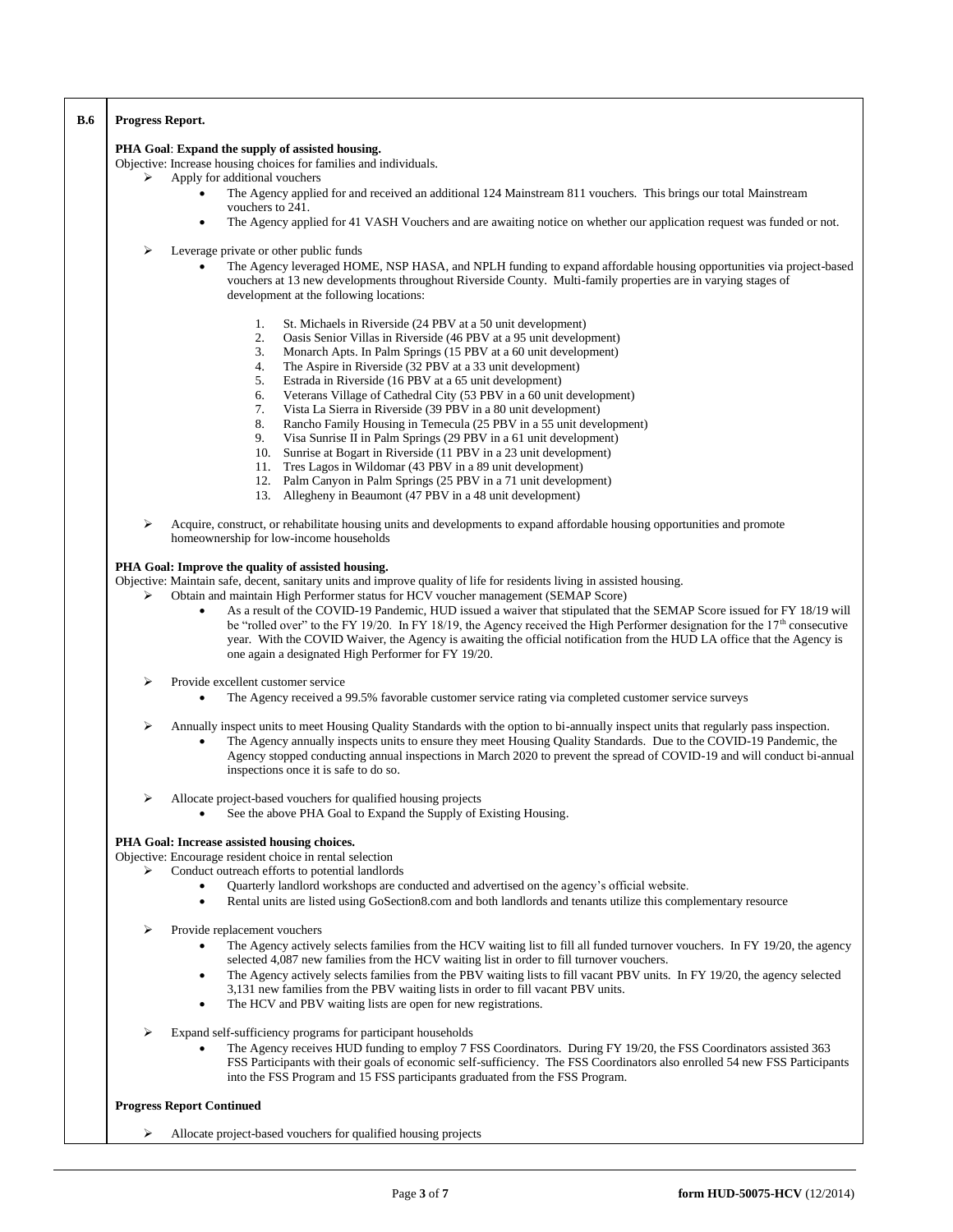| <b>B.6</b> | See the above PHA Goal to Expand the Supply of Existing Housing.<br>$\bullet$                                                                                                                                                                          |
|------------|--------------------------------------------------------------------------------------------------------------------------------------------------------------------------------------------------------------------------------------------------------|
|            | PHA Goal: Promote self-sufficiency within assisted housing programs                                                                                                                                                                                    |
|            | Objective: Promote economic independence for families and individuals.                                                                                                                                                                                 |
|            | Connect working-able and work-ready households to employment opportunities<br>➤                                                                                                                                                                        |
|            | ⋗<br>Provide or attract supportive services to improve assisted members' employability                                                                                                                                                                 |
|            | ➤<br>Expand self-sufficiency programs for residents in the assisted housing programs                                                                                                                                                                   |
|            | Partner with local workforce development centers to positively further self-sufficiency within assisted housing households.<br>⋗<br>For the items listed under this goal, the agency does the following:                                               |
|            | Connects interested families to employment opportunities via the local Workforce Development Centers throughout<br>$\bullet$                                                                                                                           |
|            | Riverside County.                                                                                                                                                                                                                                      |
|            | Utilizes 7 full time FSS coordinators to work with interested participants to achieve their self-sufficiency goals.<br>$\bullet$                                                                                                                       |
|            | Displays work opportunities and other self-sufficiency opportunities in its Riverside and Indio offices.<br>$\bullet$                                                                                                                                  |
|            | Continues to have a local waiting list preference for working families (and disabled and elderly families).<br>$\bullet$                                                                                                                               |
|            |                                                                                                                                                                                                                                                        |
|            | PHA Goal: Ensure equal opportunity and affirmatively further fair housing.                                                                                                                                                                             |
|            | Objective: Promote equal housing opportunities.                                                                                                                                                                                                        |
|            | Facilitate affirmative measures to ensure access to assisted housing regardless of race, color, religion, national origin, sex, familial<br>➤                                                                                                          |
|            | status, and disability<br>Carry out affirmative measures to provide a suitable living environment for families living in assisted housing, regardless of race, color,<br>➤                                                                             |
|            | religion, national origin, sex, familial status, and disability                                                                                                                                                                                        |
|            | ➤<br>Promote equal housing opportunities                                                                                                                                                                                                               |
|            |                                                                                                                                                                                                                                                        |
|            | Marketing HACR programs to all eligible persons, including persons with disabilities and persons with limited English<br>$\bullet$                                                                                                                     |
|            | proficiency.                                                                                                                                                                                                                                           |
|            | ❖<br>All Agency programs will be marketed to all eligible persons, including persons with disabilities and persons with                                                                                                                                |
|            | limited English proficiency. This marketing and outreach will include newspaper notices including publications in                                                                                                                                      |
|            | minority newspapers, outreach to community groups that serve persons with disabilities and persons with limited                                                                                                                                        |
|            | English proficiency, postings on the Agency website (www.harivco.org), and lobby signs posted in our office<br>locations. Persons with disabilities will be assisted if the application process if requested as a reasonable                           |
|            | accommodation. Translation services are available to persons with limited English proficiency at no cost to the                                                                                                                                        |
|            | participant. The Agency also employs several bi-lingual staff members who regularly provide assistance to                                                                                                                                              |
|            | Spanish speaking applicants/participants.                                                                                                                                                                                                              |
|            |                                                                                                                                                                                                                                                        |
|            | Utilizing buildings and communications that facilitate service delivery to persons with disabilities.                                                                                                                                                  |
|            | Application intake, office appointments, voucher/contract issuance, and informal hearings are all conducted in<br>❖                                                                                                                                    |
|            | accessible office spaces. The Agency also provides home visits for appointments upon request as a reasonable                                                                                                                                           |
|            | accommodation. Sign language and Braille services are also available if necessary to service hearing and visually                                                                                                                                      |
|            | impaired persons.                                                                                                                                                                                                                                      |
|            | Supporting and expanding housing choice through landlord outreach, participant education, and security deposit assistance.                                                                                                                             |
|            | The Agency conducts workshops for prospective and exiting landlords to educate them on the Housing Choice<br>❖                                                                                                                                         |
|            | Voucher Program and HUD guidelines. Participants receive information on housing choice and housing                                                                                                                                                     |
|            | opportunities at all briefing sessions. Additionally, the Agency administers a security deposit assistance program                                                                                                                                     |
|            | for new participants to support housing choice efforts.                                                                                                                                                                                                |
|            |                                                                                                                                                                                                                                                        |
|            | Referrals to fair housing agencies                                                                                                                                                                                                                     |
|            | Referrals to fair housing agencies are available upon request. Additionally, staff will advise participants to seek<br>❖                                                                                                                               |
|            | fair housing services if a situation arises that warrants such as referral (i.e. landlord/tenant issue, questions                                                                                                                                      |
|            | regarding tenant rights, renters rights in foreclosure).                                                                                                                                                                                               |
|            | Informing participants on how to file a fair housing complaint.<br>$\bullet$                                                                                                                                                                           |
|            | The HUD fair housing form is provided to applicants/participants in the applicant briefing packet and upon                                                                                                                                             |
|            | request. Fair housing notices are posted in all office locations. Applicants/participants are provided assistance in                                                                                                                                   |
|            | filling out the form and are referred to HUD for additional information and assistance. The toll-free number for                                                                                                                                       |
|            | the Housing Discrimination Hotline is posted in office lobbies and also provided in briefing packet materials.                                                                                                                                         |
|            |                                                                                                                                                                                                                                                        |
|            | Staff training                                                                                                                                                                                                                                         |
|            | All Agency staff members are informed of the importance of affirmatively furthering fair housing and providing<br>❖                                                                                                                                    |
|            | equal opportunity to all participants, including providing reasonable accommodations to persons with disabilities,                                                                                                                                     |
|            | as part of the Agency's overall commitment to quality customer service. Staff is regularly trained on local, state,                                                                                                                                    |
|            | and federal fair housing laws and issues.                                                                                                                                                                                                              |
|            |                                                                                                                                                                                                                                                        |
|            | The Family Self Sufficiency (FSS) program is an important program for promoting housing opportunities, housing choice,<br>and housing mobility through self-sufficiency. As such, the Agency will take additional steps to ensure that this program is |
|            | administered in a manner that affirmatively furthers fair housing. This includes:                                                                                                                                                                      |
|            | Whenever a FSS coordinator position is available and advertised, the Agency will advertise throughout the<br>❖                                                                                                                                         |
|            | community allowing all interested parties an opportunity to apply. Notices are published in the local newspapers,                                                                                                                                      |
|            | posted on the County of Riverside website, and distributed among Agency employees. Consideration will be given                                                                                                                                         |
|            | to qualified applicants who have experience in fair housing issues, housing counseling, and/or are bi-lingual.                                                                                                                                         |
|            | <b>Progress Report Continued</b>                                                                                                                                                                                                                       |
|            |                                                                                                                                                                                                                                                        |
|            |                                                                                                                                                                                                                                                        |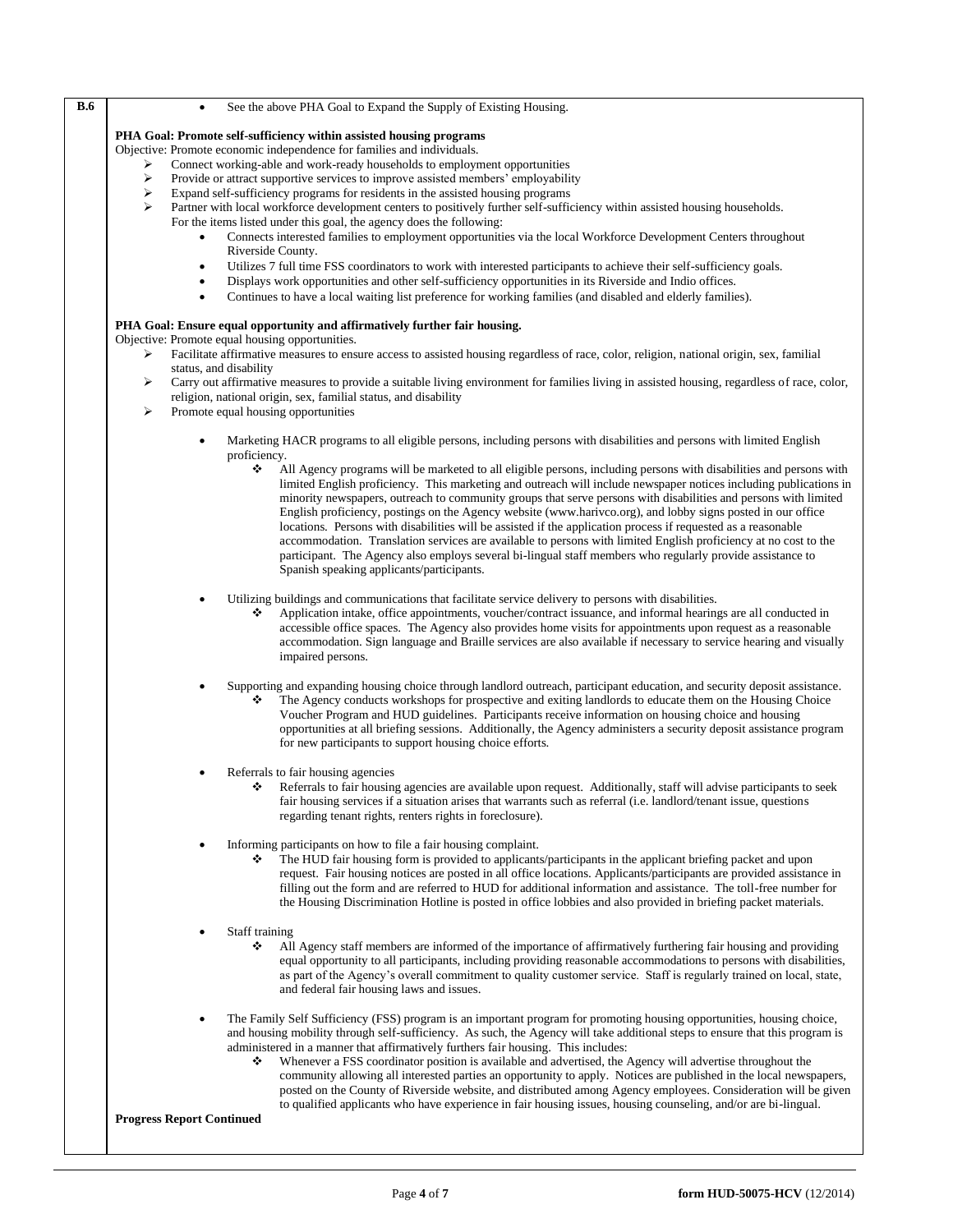| B.6 | ٠<br>The FSS program will be marketed to all eligible persons, including persons with disabilities and persons with<br>limited English proficiency. The Agency markets the FSS program through periodic mailings to all Housing<br>Choice Voucher (HCV) participants; announcements and program descriptions provided in briefing sessions and<br>annual recertification packets; and lobby signs posted in our office locations. Translation services are available to<br>persons with limited English proficiency at no cost to the participant. In addition, the Agency employs several bi-<br>lingual staff members who regularly provide assistance to Spanish speaking participants. |
|-----|--------------------------------------------------------------------------------------------------------------------------------------------------------------------------------------------------------------------------------------------------------------------------------------------------------------------------------------------------------------------------------------------------------------------------------------------------------------------------------------------------------------------------------------------------------------------------------------------------------------------------------------------------------------------------------------------|
|     | Promoting fair housing in homeownership. FSS participants enrolled in the homeownership program receive<br>❖<br>information on fair lending practices and laws.                                                                                                                                                                                                                                                                                                                                                                                                                                                                                                                            |
|     | Record Keeping<br>The Agency will maintain a record of the following information for all participants: the race, ethnicity, familial<br>❖<br>status, and disability status of program participants; any reasonable accommodation requests and the disposition of<br>each; and the employment status of all participants. Program information will be reviewed on an ongoing basis for<br>program reporting and planning.                                                                                                                                                                                                                                                                   |
|     | Other PHA Goal and Objective: Implement the requirements of the Violence Against Women Act (VAWA)<br>Protect certain victims of criminal domestic violence, dating violence, sexual assault, or stalking (as well as<br>❖<br>members of the victims' immediate families) from losing their HUD assisted housing as a consequence of abuse of<br>which they were the victim<br>Undertake affirmative measures to make tenants participating in the HCV and Public Housing programs aware of<br>❖                                                                                                                                                                                            |
|     | VAWA requirements.<br>Undertake affirmative measure to make Owners participating in the HCV program aware of VAWA requirements.<br>❖<br>In order to meet this goal, the denial of assistance to an applicant or termination of assistance of a<br>$\circ$<br>participant for criminal activity are subject to the provisions of the Violence Against Women Act of<br>2005 and reviewed by a committee on a case by case basis, with supporting documentation (including<br>form HUD 50066).                                                                                                                                                                                                |
| B.7 | <b>Resident Advisory Board (RAB) Comments.</b>                                                                                                                                                                                                                                                                                                                                                                                                                                                                                                                                                                                                                                             |
|     | (a) Did the RAB(s) provide comments to the PHA Plan?                                                                                                                                                                                                                                                                                                                                                                                                                                                                                                                                                                                                                                       |
|     | Y N<br>⊠<br>$\Box$                                                                                                                                                                                                                                                                                                                                                                                                                                                                                                                                                                                                                                                                         |
|     | If yes, comments must be submitted by the PHA as an attachment to the PHA Plan. PHAs must also include a narrative describing their<br>(a)<br>analysis of the RAB recommendations and the decisions made on these recommendations.                                                                                                                                                                                                                                                                                                                                                                                                                                                         |

## **Instructions for Preparation of Form HUD-50075-HCV Annual PHA Plan for HCV Only PHAs**

**A. PHA Information.** All PHAs must complete this section.  $(24 \text{ CFR } \text{\textless{903.23(4)(e)}})$ 

**A.1** Include the full **PHA Name**, **PHA Code**, **PHA Type**, **PHA Fiscal Year Beginning** (MM/YYYY), **Number of Housing Choice Vouchers (HCVs), PHA Plan Submission Type**, and the **Availability of Information**, specific location(s) of all information relevant to the public hearing and proposed PHA Plan.

**\_\_\_\_\_\_\_\_\_\_\_\_\_\_\_\_\_\_\_\_\_\_\_\_\_\_\_\_\_\_\_\_\_\_\_\_\_\_\_\_\_\_\_\_\_\_\_\_\_\_\_\_\_\_\_\_\_\_\_\_\_\_\_\_\_\_\_\_\_\_\_\_\_\_\_**

**PHA Consortia**: Check box if submitting a Joint PHA Plan and complete the table. [\(24 CFR §943.128\(a\)\)](http://ecfr.gpoaccess.gov/cgi/t/text/text-idx?c=ecfr&sid=cc31cf1c3a2b84ba4ead75d35d258f67&rgn=div5&view=text&node=24:4.0.3.1.10&idno=24#24:4.0.3.1.10.2.5.7)

**B.** Annual Plan. All PHAs must complete this section. [\(24 CFR §903.11\(c\)\(3\)\)](http://ecfr.gpoaccess.gov/cgi/t/text/text-idx?c=ecfr&sid=c84b8750d7c9fcd46c0c7546aeb860cf&rgn=div5&view=text&node=24:4.0.3.1.3&idno=24#24:4.0.3.1.3.2.5.8)

## **B.1 Revision of PHA Plan Elements.** PHAs must:

Identify specifically which plan elements listed below that have been revised by the PHA. To specify which elements have been revised, mark the "yes" box. If an element has not been revised, mark "no."

 **Housing Needs and Strategy for Addressing Housing Needs.** Provide a statement addressing the housing needs of low-income, very low-income families who reside in the PHA's jurisdiction and other families who are on the Section 8 tenant-based waiting list. The statement must identify the housing needs of (i) families with incomes below 30 percent of area median income (extremely low-income), (ii) elderly families and families with disabilities, and (iii) households of various races and ethnic groups residing in the jurisdiction or on the waiting list based on information provided by the applicable Consolidated Plan, information provided by HUD, and other generally available data. The identification of housing needs must address issues of affordability, supply, quality, accessibility, size of units, and location.  $(24 \text{ CFR } \text{\textless} 903.7(a)(1)$  and  $24 \text{ CFR } \text{\textless} 993.7(a)(2)(i))$ . Provide a description of the PHA's strategy for addressing the housing needs of families in the jurisdiction and on the waiting list in the upcoming year[. 24 CFR §903.7\(a\)\(2\)\(ii\)](http://ecfr.gpoaccess.gov/cgi/t/text/text-idx?c=ecfr&sid=13734845220744370804c20da2294a03&rgn=div5&view=text&node=24:4.0.3.1.3&idno=24#24:4.0.3.1.3.2.5.5)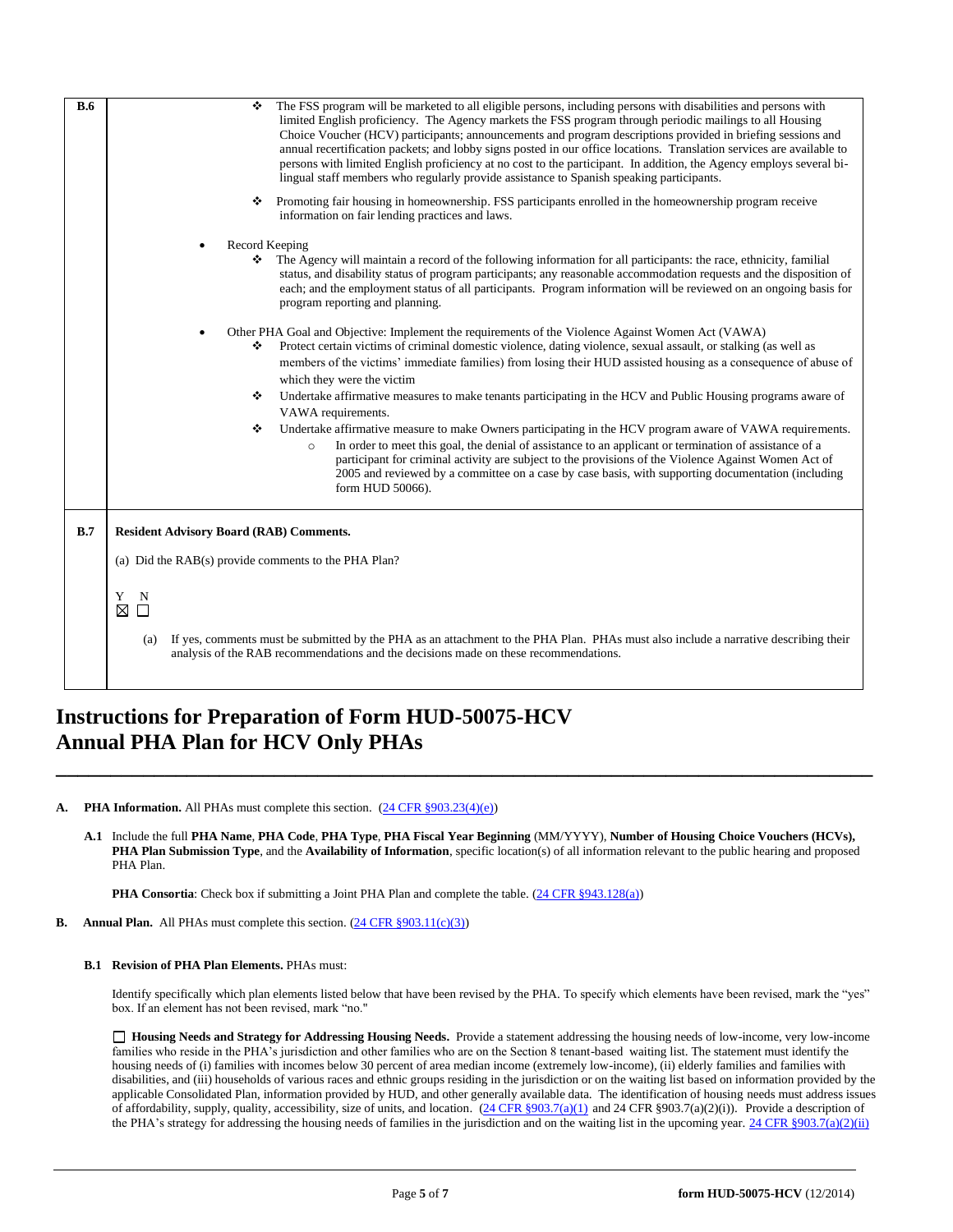□ **Deconcentration and Other Policies that Govern Eligibility, Selection, and Admissions.** A statement of the PHA's policies that govern resident or tenant eligibility, selection and admission including admission preferences for HCV. [\(24 CFR §903.7\(b\)\)](http://ecfr.gpoaccess.gov/cgi/t/text/text-idx?c=ecfr&sid=b44bf19bef93dd31287608d2c687e271&rgn=div5&view=text&node=24:4.0.3.1.3&idno=24#24:4.0.3.1.3.2.5.5)

 **Financial Resources.** A statement of financial resources, including a listing by general categories, of the PHA's anticipated resources, such as PHA HCV funding and other anticipated Federal resources available to the PHA, as well as tenant rents and other income available to support tenant-based assistance. The statement also should include the non-Federal sources of funds supporting each Federal program, and state the planned use for the resources. [\(24 CFR §903.7\(c\)\)](http://ecfr.gpoaccess.gov/cgi/t/text/text-idx?c=ecfr&sid=b44bf19bef93dd31287608d2c687e271&rgn=div5&view=text&node=24:4.0.3.1.3&idno=24)

□ Rent Determination. A statement of the policies of the PHA governing rental contributions of families receiving tenant-based assistance, discretionary minimum tenant rents , and payment standard policies. [\(24 CFR §903.7\(d\)\)](http://ecfr.gpoaccess.gov/cgi/t/text/text-idx?c=ecfr&sid=b44bf19bef93dd31287608d2c687e271&rgn=div5&view=text&node=24:4.0.3.1.3&idno=24#24:4.0.3.1.3.2.5.5)

**Operation and Management.** A statement that includes a description of PHA management organization, and a listing of the programs administered by the PHA. [\(24 CFR §903.7\(e\)\(](http://ecfr.gpoaccess.gov/cgi/t/text/text-idx?c=ecfr&sid=b44bf19bef93dd31287608d2c687e271&rgn=div5&view=text&node=24:4.0.3.1.3&idno=24#24:4.0.3.1.3.2.5.5)3)(4)).

 **Informal Review and Hearing Procedures.** A description of the informal hearing and review procedures that the PHA makes available to its applicants. [\(24 CFR §903.7\(f\)\)](http://ecfr.gpoaccess.gov/cgi/t/text/text-idx?c=ecfr&sid=b44bf19bef93dd31287608d2c687e271&rgn=div5&view=text&node=24:4.0.3.1.3&idno=24#24:4.0.3.1.3.2.5.5)

 **Homeownership Programs**. A statement describing any homeownership programs (including project number and unit count) administered by the agency under section 8y of the 1937 Act, or for which the PHA has applied or will apply for approval. [\(24 CFR §903.7\(k\)\)](http://ecfr.gpoaccess.gov/cgi/t/text/text-idx?c=ecfr&sid=b44bf19bef93dd31287608d2c687e271&rgn=div5&view=text&node=24:4.0.3.1.3&idno=24#24:4.0.3.1.3.2.5.5)

 **Self Sufficiency Programs and Treatment of Income Changes Resulting from Welfare Program Requirements.** A description of any PHA programs relating to services and amenities coordinated, promoted, or provided by the PHA for assisted families, including those resulting from the PHA's partnership with other entities, for the enhancement of the economic and social self-sufficiency of assisted families, including programs provided or offered as a result of the PHA's partnerships with other entities, and activities under section 3 of the Housing and Community Development Act of 1968 and under requirements for the Family Self-Sufficiency Program and others. Include the program's size (including required and actual size of the FSS program) and means of allocating assistance to households. [\(24 CFR §903.7\(l\)\(](http://ecfr.gpoaccess.gov/cgi/t/text/text-idx?c=ecfr&sid=b44bf19bef93dd31287608d2c687e271&rgn=div5&view=text&node=24:4.0.3.1.3&idno=24#24:4.0.3.1.3.2.5.5)i)) Describe how the PHA will comply with the requirements of section 12(c) and (d) of the 1937 Act that relate to treatment of income changes resulting from welfare program requirements.  $(24 \text{ CFR } \text{\text{S903.7(l)(iii)}})$ .

■ **Substantial Deviation.** PHA must provide its criteria for determining a "substantial deviation" to its 5-Year Plan. [\(24 CFR §903.7\(r\)\(2\)\(i\)\)](http://ecfr.gpoaccess.gov/cgi/t/text/text-idx?c=ecfr&sid=13734845220744370804c20da2294a03&rgn=div5&view=text&node=24:4.0.3.1.3&idno=24#24:4.0.3.1.3.2.5.5)

 **Significant Amendment/Modification**. PHA must provide its criteria for determining a "Significant Amendment or Modification" to its 5-Year and Annual Plan. Should the PHA fail to define 'significant amendment/modification', HUD will consider the following to be 'significant amendments or modifications': a) changes to rent or admissions policies or organization of the waiting list; or b) any change with regard to homeownership programs. See guidance on HUD's website at: [Notice PIH 1999-51.](http://portal.hud.gov/hudportal/HUD?src=/program_offices/administration/hudclips/notices/pih) [\(24 CFR §903.7\(r\)\(2\)\(ii\)\)](http://ecfr.gpoaccess.gov/cgi/t/text/text-idx?c=ecfr&sid=13734845220744370804c20da2294a03&rgn=div5&view=text&node=24:4.0.3.1.3&idno=24#24:4.0.3.1.3.2.5.5)

If any boxes are marked "yes", describe the revision(s) to those element(s) in the space provided.

**B.2 New Activity.** If the PHA intends to undertake new activity using Housing Choice Vouchers (HCVs) for new Project-Based Vouchers (PBVs) in the current Fiscal Year, mark "yes" for this element, and describe the activities to be undertaken in the space provided. If the PHA does not plan to undertake this activity, mark "no." [\(24 CFR §983.57\(b\)\(1\)](http://ecfr.gpoaccess.gov/cgi/t/text/text-idx?c=ecfr&sid=c84b8750d7c9fcd46c0c7546aeb860cf&rgn=div5&view=text&node=24:4.0.3.1.3&idno=24#24:4.0.3.1.3.2.5.7) and Section 8(13)(C) of the United States Housing Act of 1937.

 **Project-Based Vouchers (PBV).** Describe any plans to use HCVs for new project-based vouchers. If using PBVs, provide the projected number of project-based units and general locations, and describe how project-basing would be consistent with the PHA Plan.

- **B.3 Most Recent Fiscal Year Audit.** If the results of the most recent fiscal year audit for the PHA included any findings, mark "yes" and describe those findings in the space provided.  $(24 \text{ CFR } \S 903.11(c)(3), 24 \text{ CFR } \S 903.7(p))$
- **B.4 Civil Rights Certification.** Form HUD-50077, *PHA Certifications of Compliance with the PHA Plans and Related Regulation*, must be submitted by the PHA as an electronic attachment to the PHA Plan. This includes all certifications relating to Civil Rights and related regulations. A PHA will be considered in compliance with the AFFH Certification if: it can document that it examines its programs and proposed programs to identify any impediments to fair housing choice within those programs; addresses those impediments in a reasonable fashion in view of the resources available; works with the local jurisdiction to implement any of the jurisdiction's initiatives to affirmatively further fair housing; and assures that the annual plan is consistent with any applicable Consolidated Plan for its jurisdiction. [\(24 CFR §903.7\(o\)\)](http://ecfr.gpoaccess.gov/cgi/t/text/text-idx?c=ecfr&sid=13734845220744370804c20da2294a03&rgn=div5&view=text&node=24:4.0.3.1.3&idno=24#24:4.0.3.1.3.2.5.5)
- **B.5 Certification by State or Local Officials.** Form HUD-50077-SL, *Certification by State or Local Officials of PHA Plans Consistency with the Consolidated Plan,* including the manner in which the applicable plan contents are consistent with the Consolidated Plans, must be submitted by the PHA as an electronic attachment to the PHA Plan. [\(24 CFR §903.15\)](http://ecfr.gpoaccess.gov/cgi/t/text/text-idx?c=ecfr&sid=929855241bbc0873ac4be47579a4d2bf&rgn=div5&view=text&node=24:4.0.3.1.3&idno=24#24:4.0.3.1.3.2.5.10)
- **B.6 Progress Report.** For all Annual Plans following submission of the first Annual Plan, a PHA must include a brief statement of the PHA's progress in meeting the mission and goals described in the 5-Year PHA Plan.  $(24 \text{ CFR } \frac{8903.11(c)(3)}{3})$ ,  $24 \text{ CFR } \frac{8903.7(r)(1)}{3}$
- **B.7 Resident Advisory Board (RAB) comments**. If the RAB provided comments to the annual plan, mark "yes," submit the comments as an attachment to the Plan and describe the analysis of the comments and the PHA's decision made on these recommendations. [\(24 CFR §903.13\(c\),](http://ecfr.gpoaccess.gov/cgi/t/text/text-idx?c=ecfr&sid=13734845220744370804c20da2294a03&rgn=div5&view=text&node=24:4.0.3.1.3&idno=24#24:4.0.3.1.3.2.5.9) [24 CFR §903.19\)](http://ecfr.gpoaccess.gov/cgi/t/text/text-idx?c=ecfr&sid=f41eb312b1425d2a95a2478fde61e11f&rgn=div5&view=text&node=24:4.0.3.1.3&idno=24#24:4.0.3.1.3.2.5.12)

Public reporting burden for this information collection is estimated to average 4.5 hour per response, including the time for reviewing instructions, searching existing data sources, gathering and maintaining the data needed, and completing and reviewing the collection of information. HUD may not collect this information, and respondents are not required to complete this form, unless it displays a currently valid OMB Control Number.

This information collection is authorized by Section 511 of the Quality Housing and Work Responsibility Act, which added a new section 5A to the U.S. Housing Act of 1937, as amended, which introduced the Annual PHA Plan. The Annual PHA Plan provides a ready source for interested parties to locate basic PHA policies, rules, and requirements concerning the PHA's operations, programs, and services, and informs HUD, families served by the PHA, and members of the public for serving the needs of low- income, very low- income, and extremely low- income families.